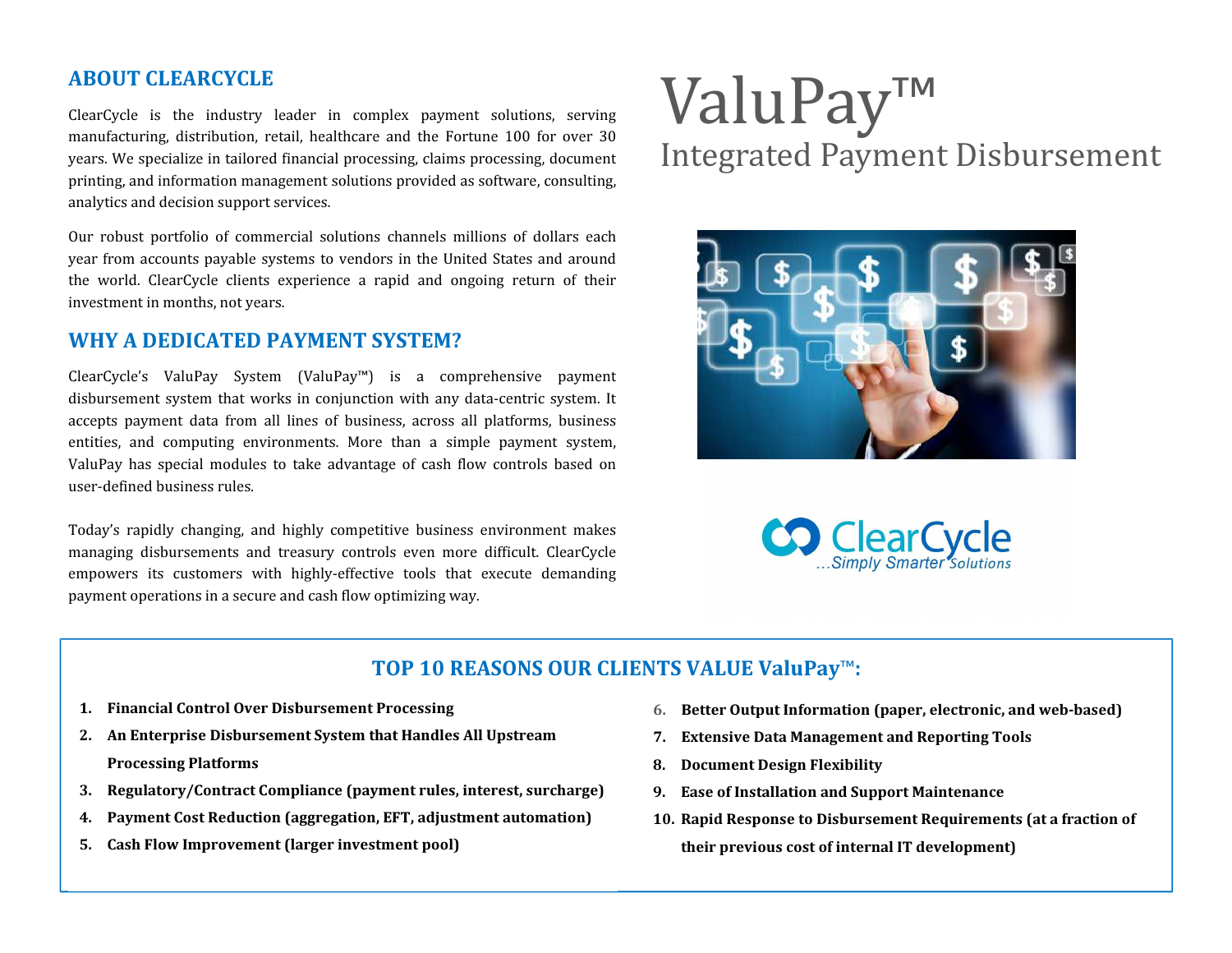## PAYMENT PROCESSING

ValuPay's payment engine significantly decreases the costs of delivering checks, invoices, and letters by reducing print volume, payee inquiries, handling costs, mail costs, bank fees, and paper costs while improvingpresentation of subscriber and provider remittance information.

Whether printed, imaged or emailed, documents are designed and produced using integrated computer-assisted design tools incorporating extreme flexibility for creating virtually any type of document – MICR checks, invoice statements, electronic remittance, detail and sub-detail reporting for W2 and 1099 forms.

Virtually any data within the system is available for output onto documents. Documents are easily created, enhanced, modified, and placed into production.

## INVOICE CONTROL SYSTEM

The Invoice Control System™ (ICS™) ensures that corporate payment philosophies are consistently applied to every vendor payment to optimize cash flow and vendor partnership. ICS is a software system that improves the way vendor credit, a critical working capital component, is managed. ICS provides comprehensive tools that systematically control the invoice payment timing process. ICS selects unpaid invoices from the accounts payable data warehouse for payment according to defined payment rules. ICS adds cash flow controls to any ERP or legacy accounts payable system.

ICS™ benefits:

- • Improved cash flow through effective use of allowed vendor credit terms
- •An accurate daily forecast of cash needed for vendor payments
- •Management tools to define a payment policy for each vendor
- •Easy access to critical vendor credit and payment information



## DISBURSEMENT MANAGEMENT SYSTEM

Disbursement Management System™ (DMS™) is a comprehensive disbursement control system. It works in conjunction with an existing accounts payable system to maximize cash flow opportunities in the disbursement process, and it provides important new operational capabilities.

#### DMS Features

- • Database updates and performance reporting
- •Distributed check printing
- •Dynamic bank selection
- •EDI & ACH capability
- •Extended life of existing systems
- •Extensive reporting capability
- • Extensive system operational controls
- • Forecasting - payment and bank clearings
- •Implementation services
- •Increased disbursement float
- • Most economical payment routing
- •Multiple bank account control
- •Multiple logos & signatures
- •Seamless connectivity
- • Support for all MICR check printers
- •Extensive user support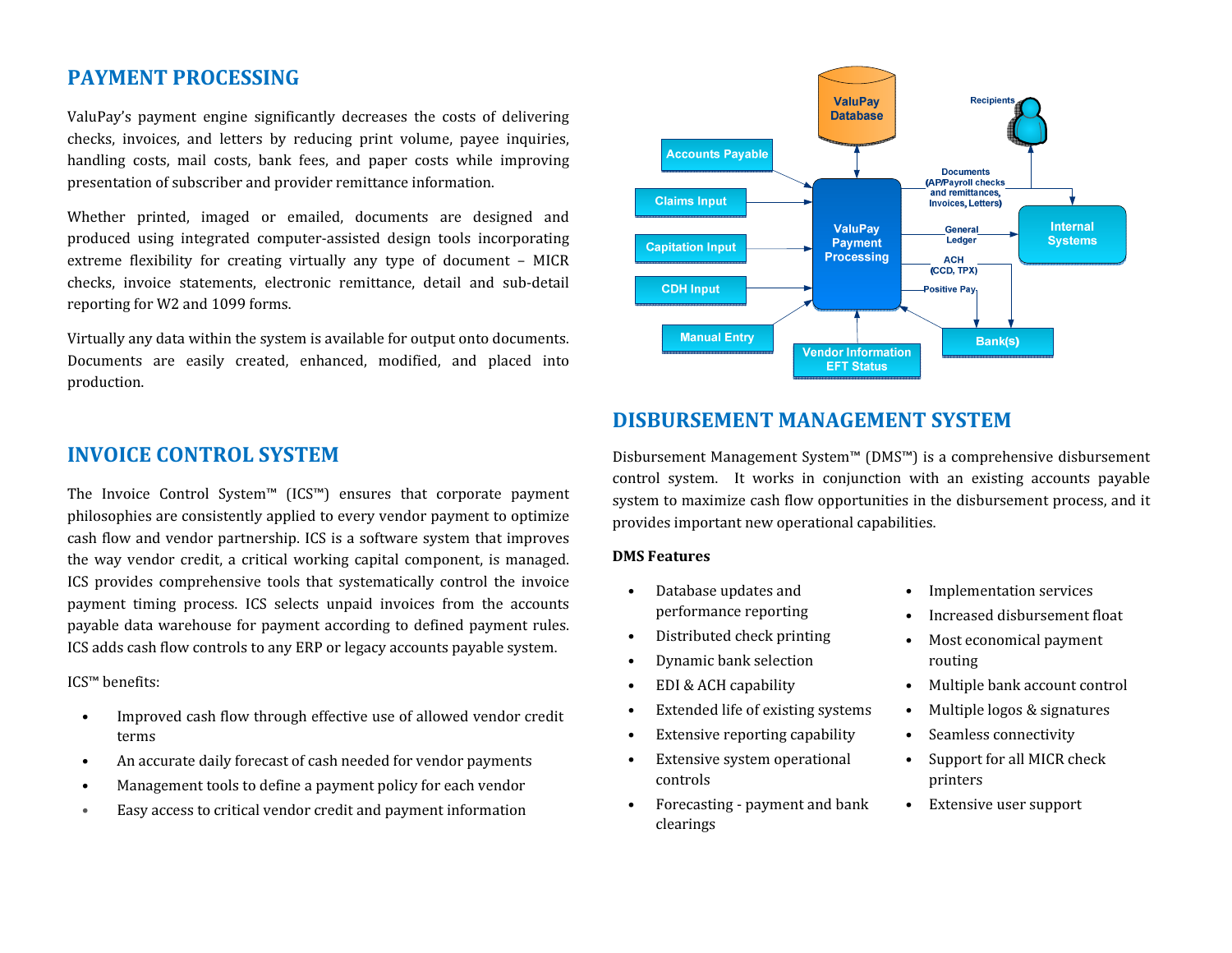## CASH MANAGEMENT

To maximize disbursement float, DMS™ uses multiple bank accounts and mail locations. It analyzes each payment transaction using management-defined parameters such as float benefit, bank item charge, vendor preference, special handling class, and limits on drawee account volume to assign the optimum payment method. DMS is customized to specific operational requirements and company philosophies and will interface to existing accounting systems.

## CENTRALIZED TREASURY

In a decentralized accounts payable environment, DMS™ can centralize treasury control. DMS can be configured as the central processor for each division's separate payment system. DMS systematically collects data from each division, processes, and re-distributes check files back where they are printed. Using DMS, management can consolidate bank accounts, control float, forecast disbursements and daily bank presentments, and monitor company-wide payment practices.

# OUR CUSTOMERS

- •IBM
- •United Parcel Service
- •Kronos
- •Fidelity Investments
- •Formica Group
- •TTI, Inc.
- •Global Brass and Copper
- •Olin Corporation
- •Hunt Oil Company
- •
- SuperValu, Inc.



- Savannah-Chatham County Schools
- •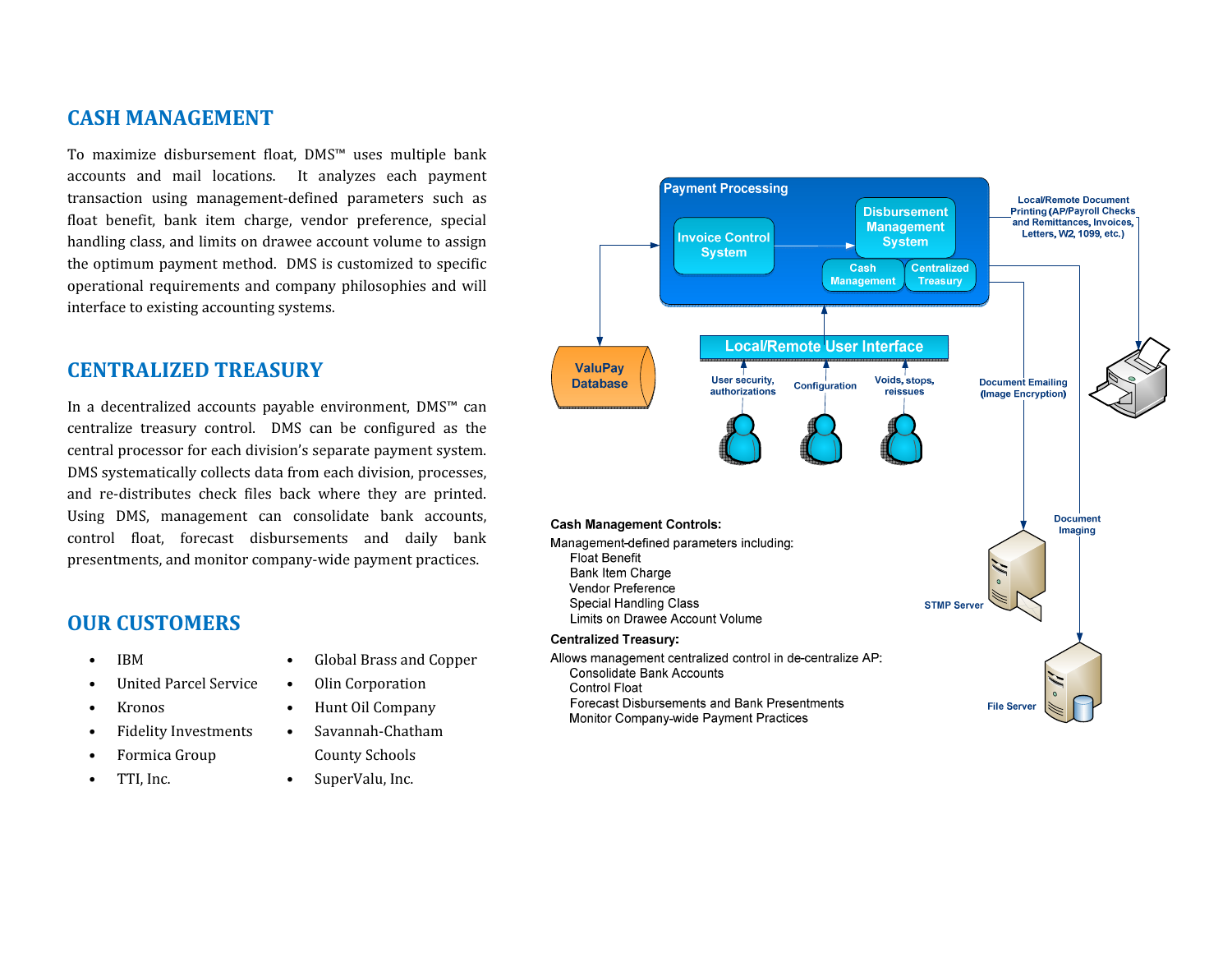### WHY US

ClearCycle has been supporting complex disbursement and cash flow management systems for more than 30 years. We possess insight and knowledge across many industries including Finance, Healthcare, Retail and Distribution, Transportation and Manufacturing, and Property and CasualtyInsurance.

Our customers have enjoyed up to 521% return on investments. Some of our clients were able to achieve system pay back within six months. Our product is helping industries in saving millions of dollars annually and reducing print fulfilment costs drastically.

Our experienced FinTech consultants are helping industries not only in implementing our products, but also in helping them set up the best FinTech processes for their business success.

We partner with our clients and help them develop their business strategy and ensure maximum return on business is achieved. When a client invests in a ClearCycle solution, our team of integration, training, and support experts are always with our client to ensure that the full value of the product and services are realized.

## CUSTOMER SUPPORT

Customer support is our highest priority at ClearCycle. We recognize that ClearCycle systems are an integral part of each customers business and that our timely customer support is important. We focus on continued integration of new technologies to continually improve the business solution we provide our customers. As the leader in disbursement technology, we deliver valuebased technology which gives our customers a competitive advantage.

Our professional staff includes highly experienced groups specializing in all areas of customer support. Our product support/implementation group provides software enhancements, application troubleshooting, and technical problem resolution. Implementation includes software installation, project management, and consulting services. We are committed to continually enhance installed systems with new technology to keep your company up to date as the technology continues to evolve.

ClearCycle listens to its customers. We strive to deliver on time, effective support that adds to our customer's success.

Now, more than ever, it pays to have the right business partner.

ClearCycle Corporation 16541 Redmond Way, Suite 187-C Redmond, WA 98052 1-800-456-2991 www.clearcycle.com